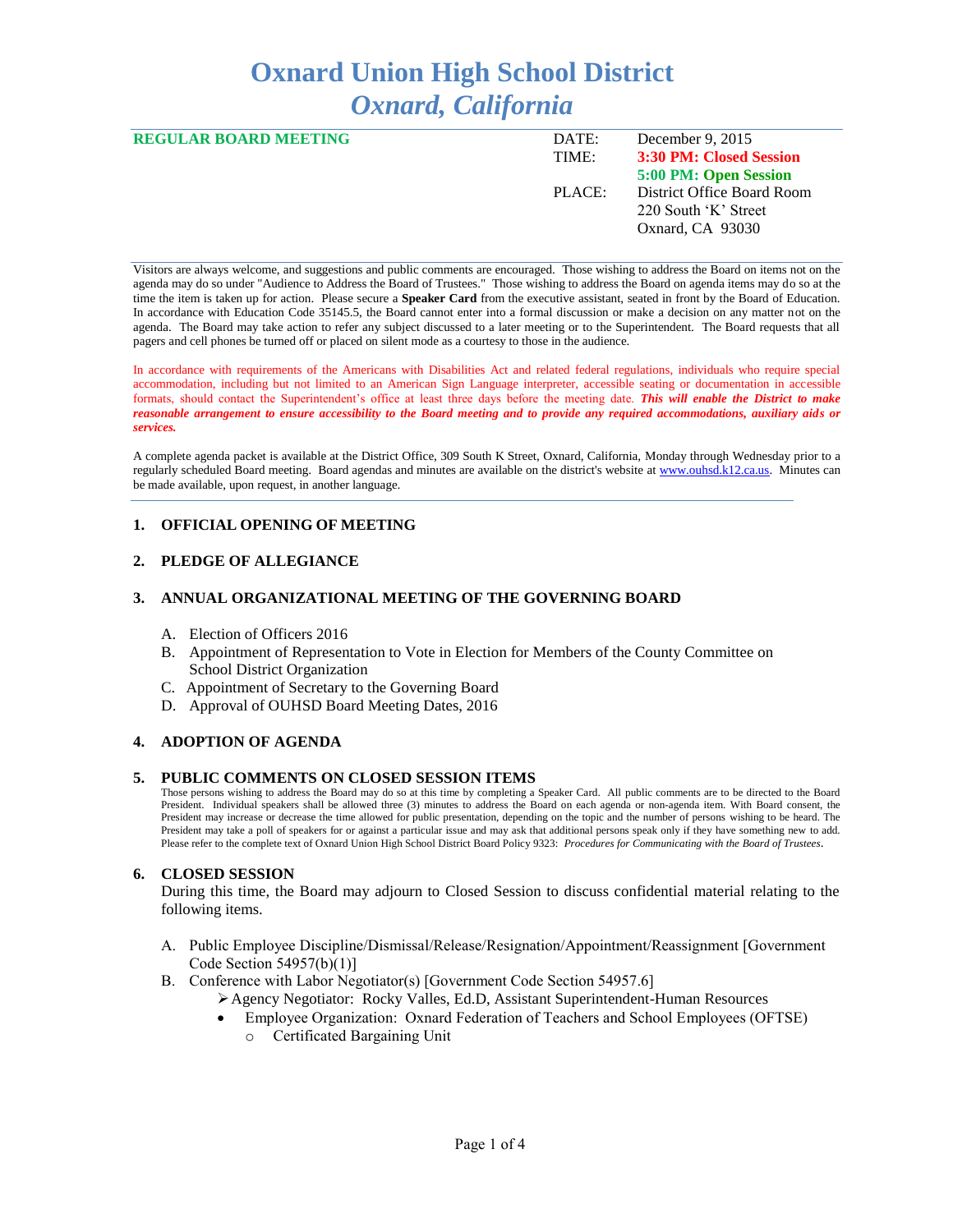Board Meeting Agenda December 9, 2015

- C. Student Personnel: [Education Code §35146, 48912, 48919]
- D. Conference with Real Property Negotiator (Govt. Code § 54956.8) PROPERTY: "River Ridge" Parcel 179-0-040-170 & 179-0-040-180 AGENCY NEGOTIATOR: Stephen Dickinson, Asst. Superintendent Admin Services NEGOTIATING PARTIES: Cerberus Capital Management and Ravello Holdings UNDER NEGOTIATION: Price and terms of payment
- E. Conference with Real Property Negotiator (Govt. Code § 54956.8) PROPERTY: "Maulhardt" Parcel 214-0-020-595 AGENCY NEGOTIATOR: Stephen Dickinson, Asst. Superintendent Admin Services NEGOTIATING PARTIES: Jaclyn S Fujita UNDER NEGOTIATION: Price and terms of payment

## **7. RECONVENE IN PUBLIC: REPORT ON CLOSED SESSION ACTION**

## **8. PUBLIC COMMENTS TO ADDRESS THE BOARD OF TRUSTEES**

Those persons wishing to address the Board may do so at this time by completing a Speaker Card. All public comments are to be directed to the Board President. Individual speakers shall be allowed three (3) minutes to address the Board on each agenda or non-agenda item. With Board consent, the President may increase or decrease the time allowed for public presentation, depending on the topic and the number of persons wishing to be heard. The President may take a poll of speakers for or against a particular issue and may ask that additional persons speak only if they have something new to add. Please refer to the complete text of Oxnard Union High School District Board Policy 9323: *Procedures for Communicating with the Board of Trustees.*

## **9. BOARD RECOGNITION**

A. Oxnard High School and Rio Mesa High School- Geo Bowl Winners B. Steve McFarland and Peggie Eichhorn

## **10. SUPERINTENDENT'S REPORT**

## **11. STUDENT REPRESENTATIVE TO THE BOARD –** Celina Espinoza

## **12. CONSENT CALENDAR**

## **Administrative Services**

- A. Consideration of Approval of Authorization of Signatures
- B. Consideration of Approval of Agreement between Oxnard Union High School District and West Coast Air Conditioning for a Heat Pump Unit for Building L at Adolfo Camarillo High School
- C. Consideration of Approval of Renewal of Agreement between Oxnard Union High School District/Adolfo Camarillo High School and Walsworth Publishing Company, Inc. for the Production of Adolfo Camarillo High School's 2016-2018 Yearbooks
- D. Consideration of Approval of Renewal of Agreement between Oxnard Union High School District/Pacifica High School and Walsworth Publishing Company, Inc. for the Production of Pacifica High School's 2016-2018 Yearbooks
- E. Consideration of Approval of Donations November 10 November 30, 2015
- F. Consideration of Approval of Purchase Orders and Direct Pays, , 2015
- G. Consideration of Approval of Surplus Property, August 18 November 30, 2015

#### **Educational Services**

H. Consideration of Approval of Non-Public School Placement for Student Cases #17 and #18, according to the Recommendation of the Student's IEP Team and the Director of Special Education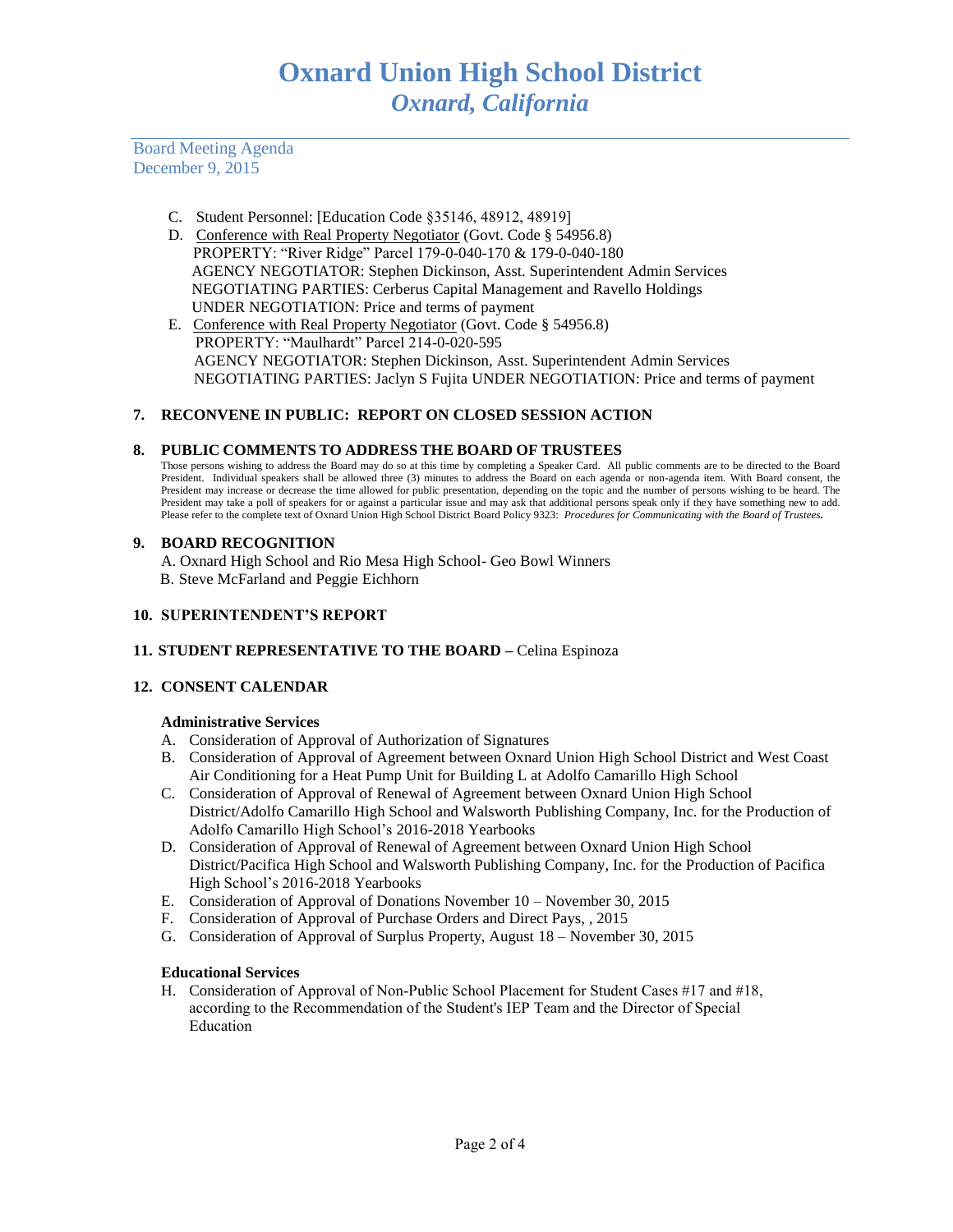Board Meeting Agenda December 9, 2015

- I. Consideration of Approval of Agreement between Oxnard Union High School District and Paintball USA – WorkAbility Program
- J. Consideration of Approval of Agreement between Oxnard Union High School District and Plaza Stadium 14 – WorkAbility Program
- K. Consideration of Approval of SELPA Community Advisory Committee (CAC) Parent Representative
- L. Consideration of Approval of Agreement between Oxnard Union High School District and Yogurtland – WorkAbility Program
- M. Consideration of Approval of Agreement between Oxnard Union High School District and Roberts Upholstery – WorkAbility Program
- N. Third Amendment to Agreement for Services between the Oxnard Union High School District and the State of California, Department of Rehabilitation for Transition Partnership Program  $(TPP)$  – Agreement # 28863
- O. Consideration of Approval of Oxnard Adult School New Courses: Vocational English as a Second Language, Culinary Arts, and Transition Preparation
- P. Consideration of Final Approval of Out of State/Country Fieldtrip for Oxnard High School Boys Baseball going to Emerson, GA 3/30/16-4/2/16
- Q. Consideration of Final Approval of Out of State/Country Fieldtrip for Channel Islands High School Marine Biology going to Oahu, HI 3/28/16-4/3/16
- R. Consideration of Final Approval of Out of State/Country Fieldtrip for Camarillo High School Dance Team going to Honolulu, HI 1/28/16-2/1/16
- S. Consideration of Approval of 2015-16 Annual Agreement between Oxnard Union High School District and the Regional Occupational Program
- T. Consideration of Approval of Stipulated Student Expulsions by Agreement of the School Principal, the Student, and the Students' Parent/Guardian, as per Board Policy 5144, Section 22
- U. Consideration of Approval of Student Expulsion by Recommendation of the Hearing Panel to Expel a Student per Board Policy 5144, Section 22

# **Human Resources**

- V. Consideration of Approval of Certificated and Classified Personnel
- W. Consideration of Approval of Renewal of School Affiliation Agreement-California between University of Phoenix and the Oxnard Union High School District

# **13. ACTION ITEMS**

## **Administrative Services**

- A. Consideration of Approval of First Interim Report
- B. Consideration of Review of Board Policy 1330, Use of School Facilities, First Reading
- C. Consideration of Adoption of Resolution No. 15-35, Resolution Authorizing The Issuance And Sale Of General Obligation Bonds, 2004 Election, Series D, In The Principal Amount Of Not To Exceed \$30,945,000
- D. Consideration of Adoption of Resolution No. 15-36, Resolution of the Board of Trustees of the Oxnard Union High School District Authorizing Proceedings to Refund Outstanding 2005 Lease Revenue Bonds of the Golden West Schools Financing Authority, and Approving Related Documents and Actions
- E. Consideration of Mitigation of Enrollment for 2016-2017

## **Educational Services**

- F. Consideration of Approval of Contract between Oxnard Union High School District and Lynda.com
- G. Consideration of Approval of Agreements between Oxnard Union High School District and Supplementary Educational Services (SES) Providers for Tutoring